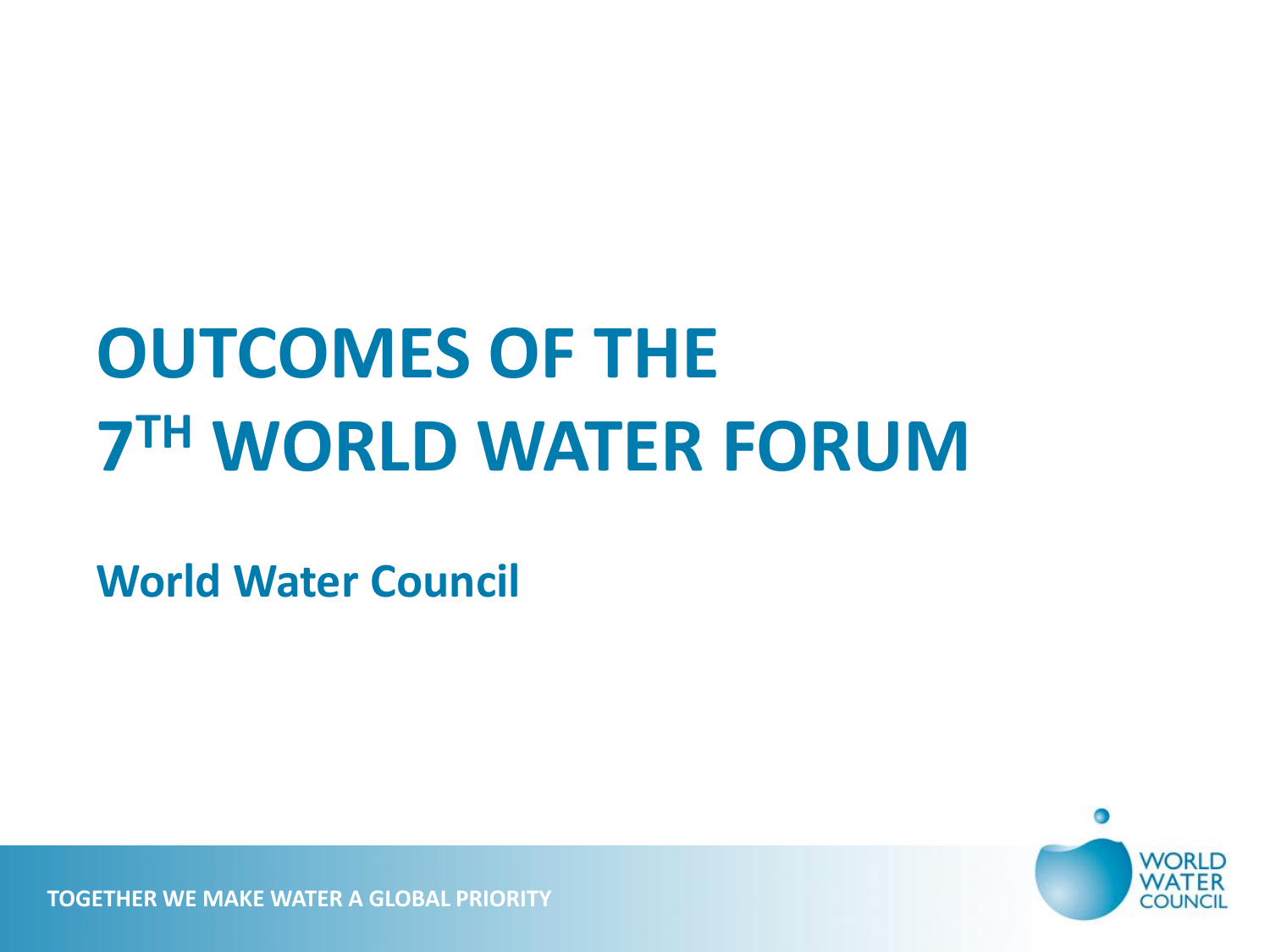#### **WORLD WATER COUNCIL:** THREE PILLARS TO MAKE WATER SECURITY A REALITY FOR ALL



Identify and explore critical water issues





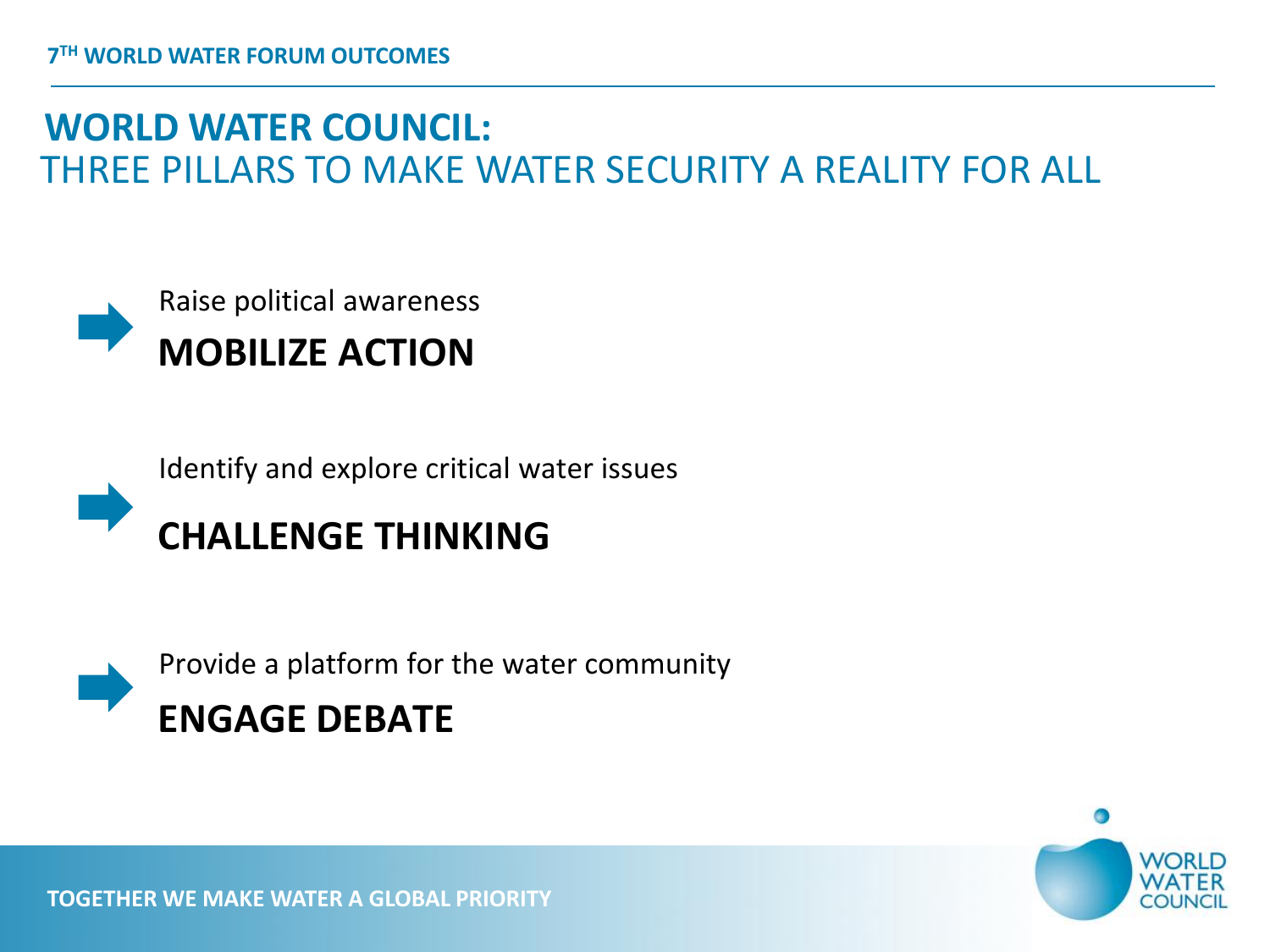#### **7 TH WORLD WATER FORUM OUTCOMES**



### **A HIGHLY SUCCESSFUL FORUM**

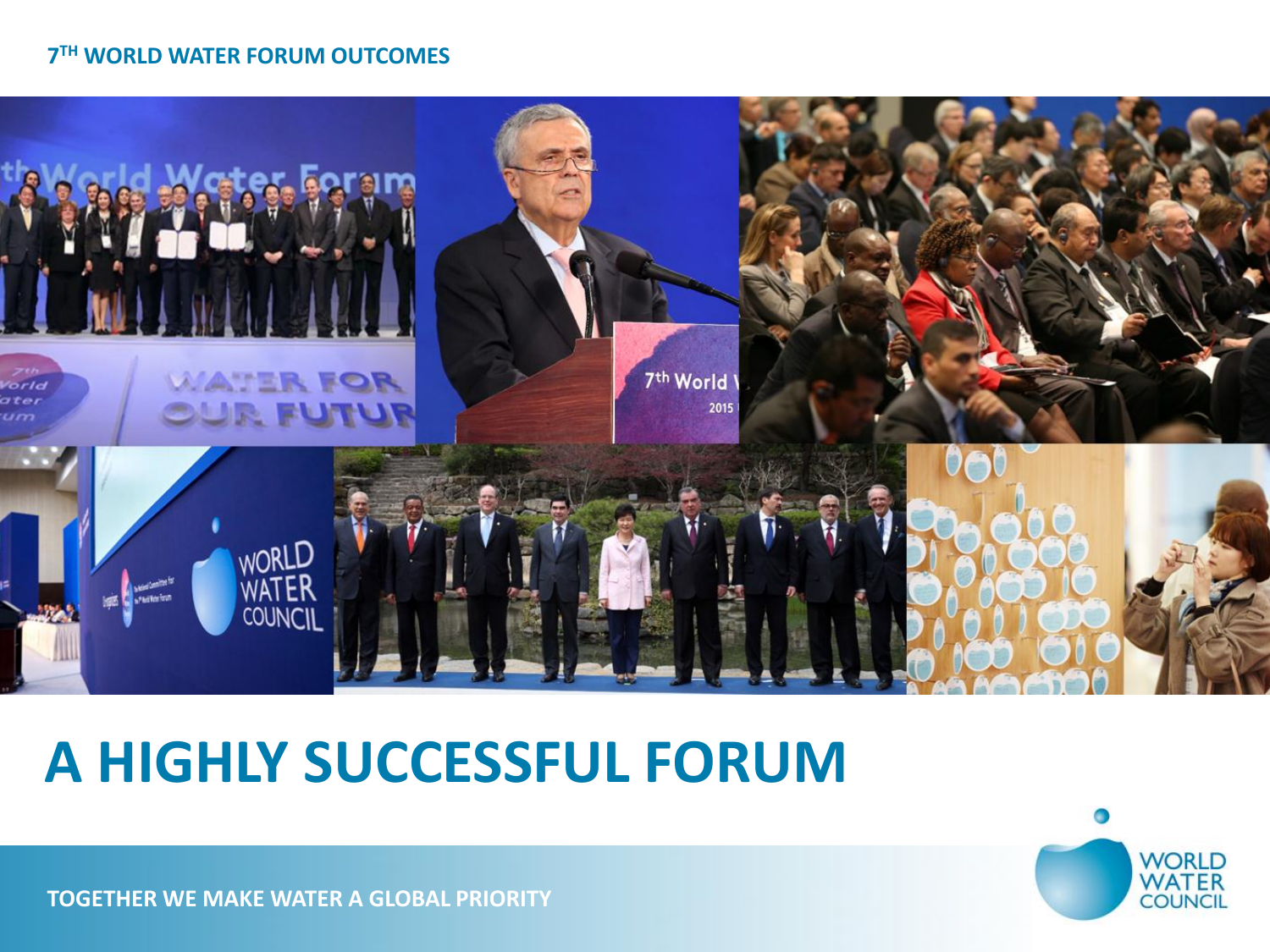### **A HIGHLY SUCCESSFUL FORUM**

- over **40,000** entries
- **168** countries
- **→ 9** heads of State
- **78** government ministers
- **100** official national governments delegations
- **400** sessions
- more than **900** journalists from all five continents

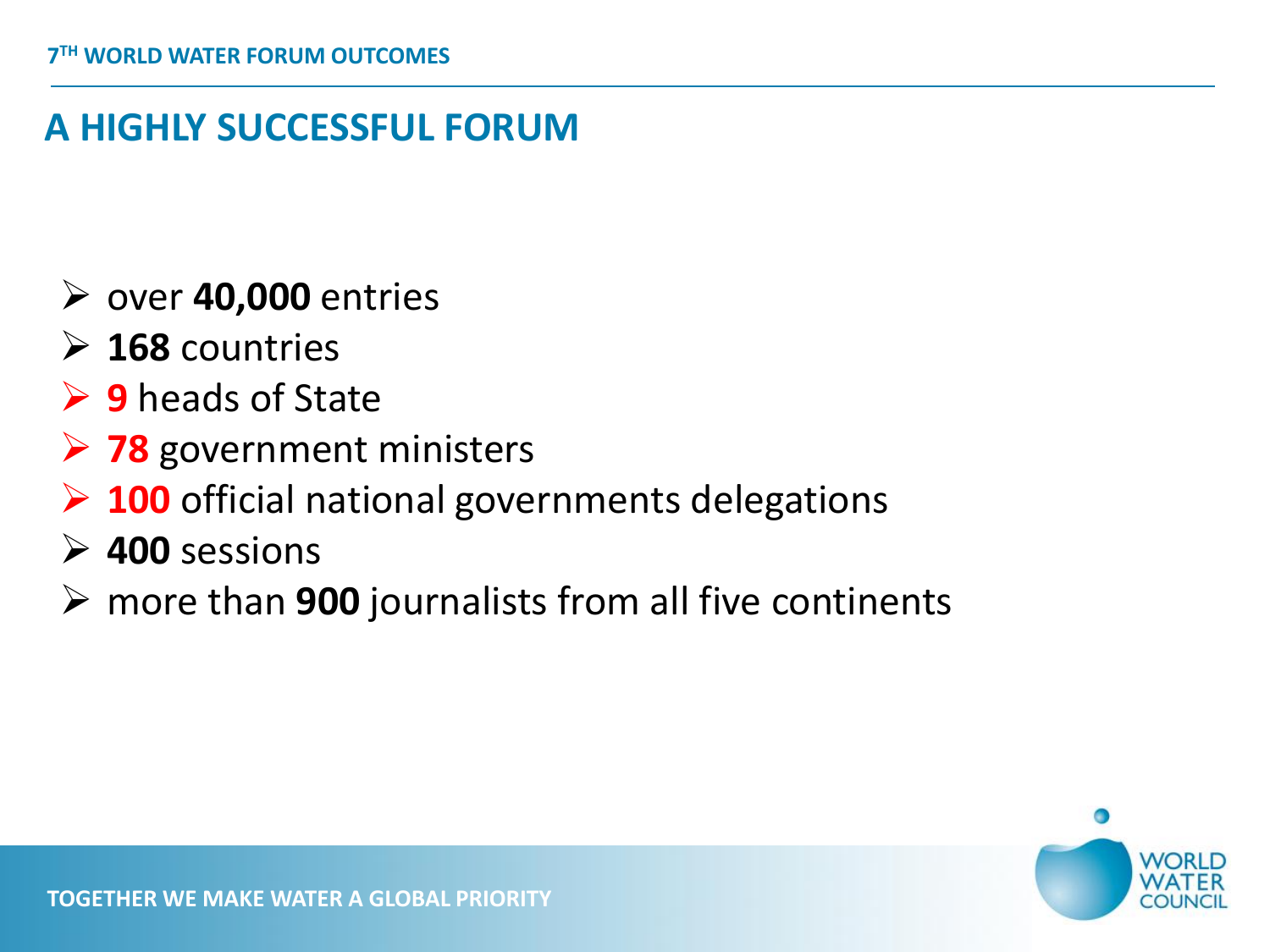#### **7 TH WORLD WATER FORUM OUTCOMES**



## **MOBILIZE ACTION**

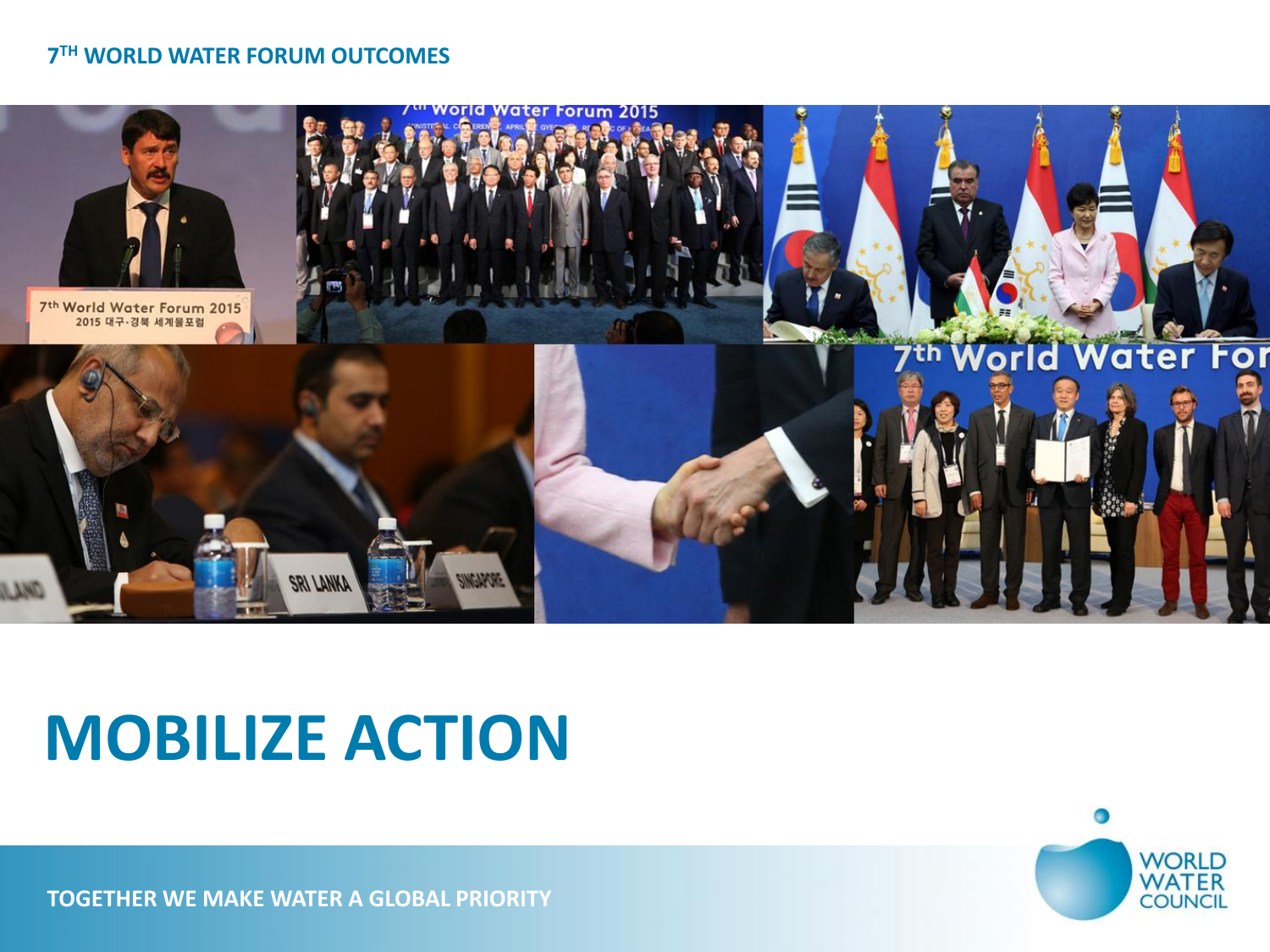#### **MOBILIZE ACTION**

#### **Identifying key issues**

- $\triangleright$  scaling up multi stakeholder cooperation on all levels
- $\triangleright$  inclusion of one dedicated water goal in the Post 2015 development agenda
- $\triangleright$  incorporation of water as a central component of adaptation during CoP21 negotiations

#### **Mobilizing through the Forum processes**

- Ministerial Declaration
- Parliamentarian statement
- Daegu-Gyeongbuk Water Action for Sustainable Cities and Regions (Local and Regional Authorities)

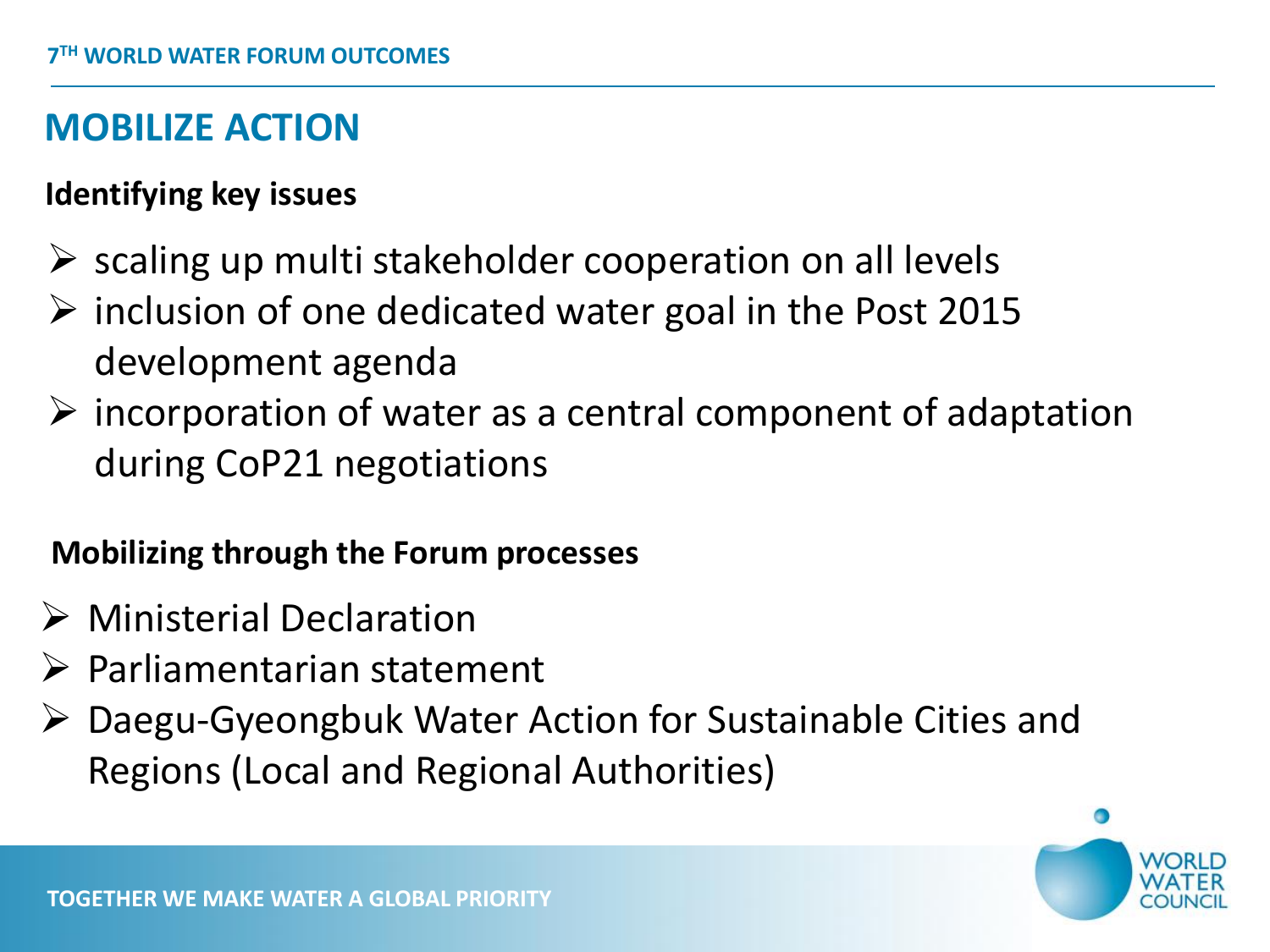### **MOBILIZE ACTION**

#### **Agreements**

- $\triangleright$  trilateral agreement between China, Japan and Korea for water policy innovation
- ▶ historic agreement between United States and Mexico (Colorado River)

#### **Ongoing dialogue**

▶ Bilateral meetings between World Water Council and leading representatives from Denmark, Monaco, Portugal, China, South Africa, Hungary

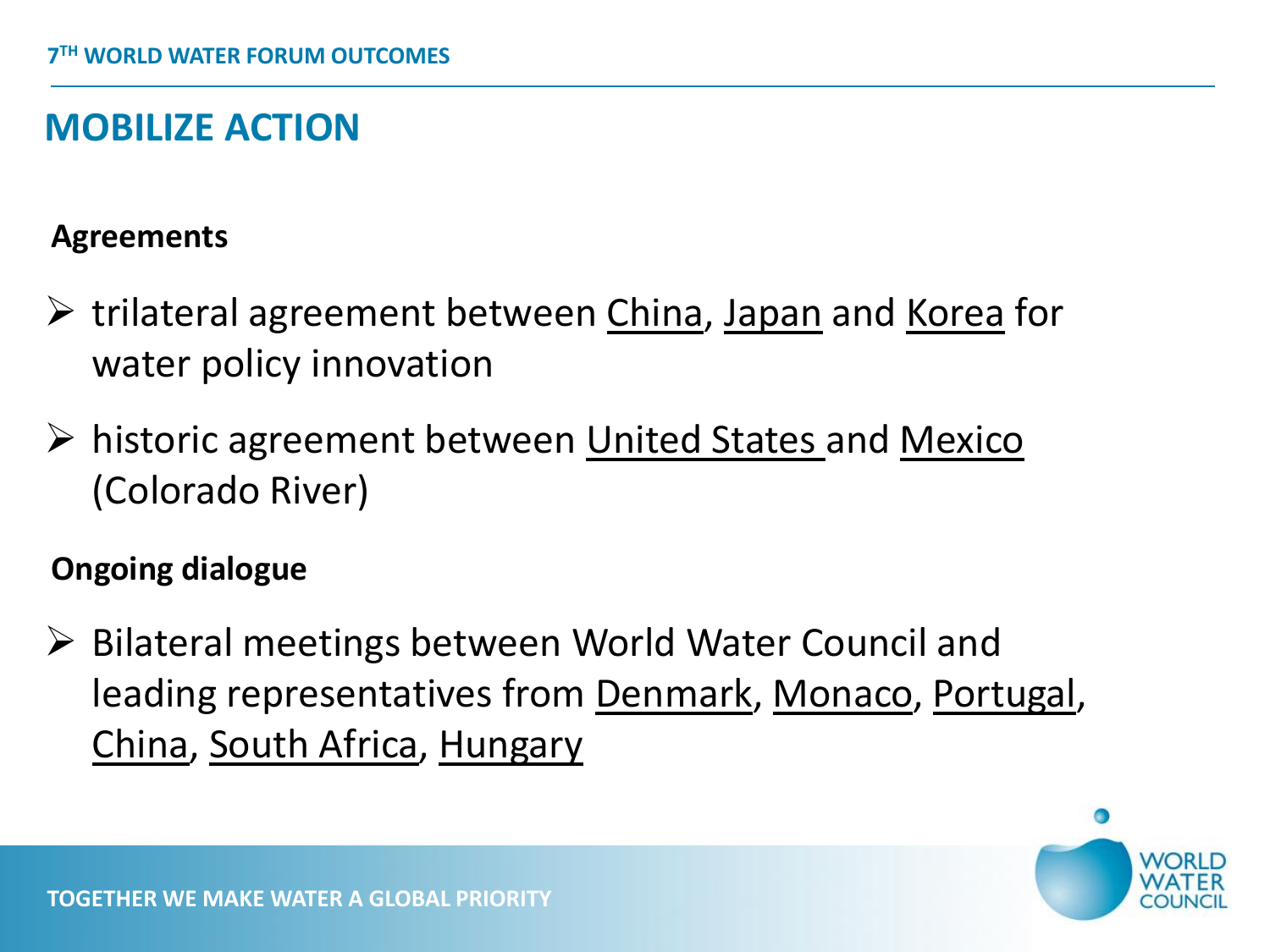#### **MOBILIZE ACTION**

### Daegu-Gyeongbuk Implementation Commitment (DGIC)

 All parties involved commit to ensure that **16 Implementation Roadmaps** (IRs) are met through an agenda for action for the next 3 years and the Action Monitoring System

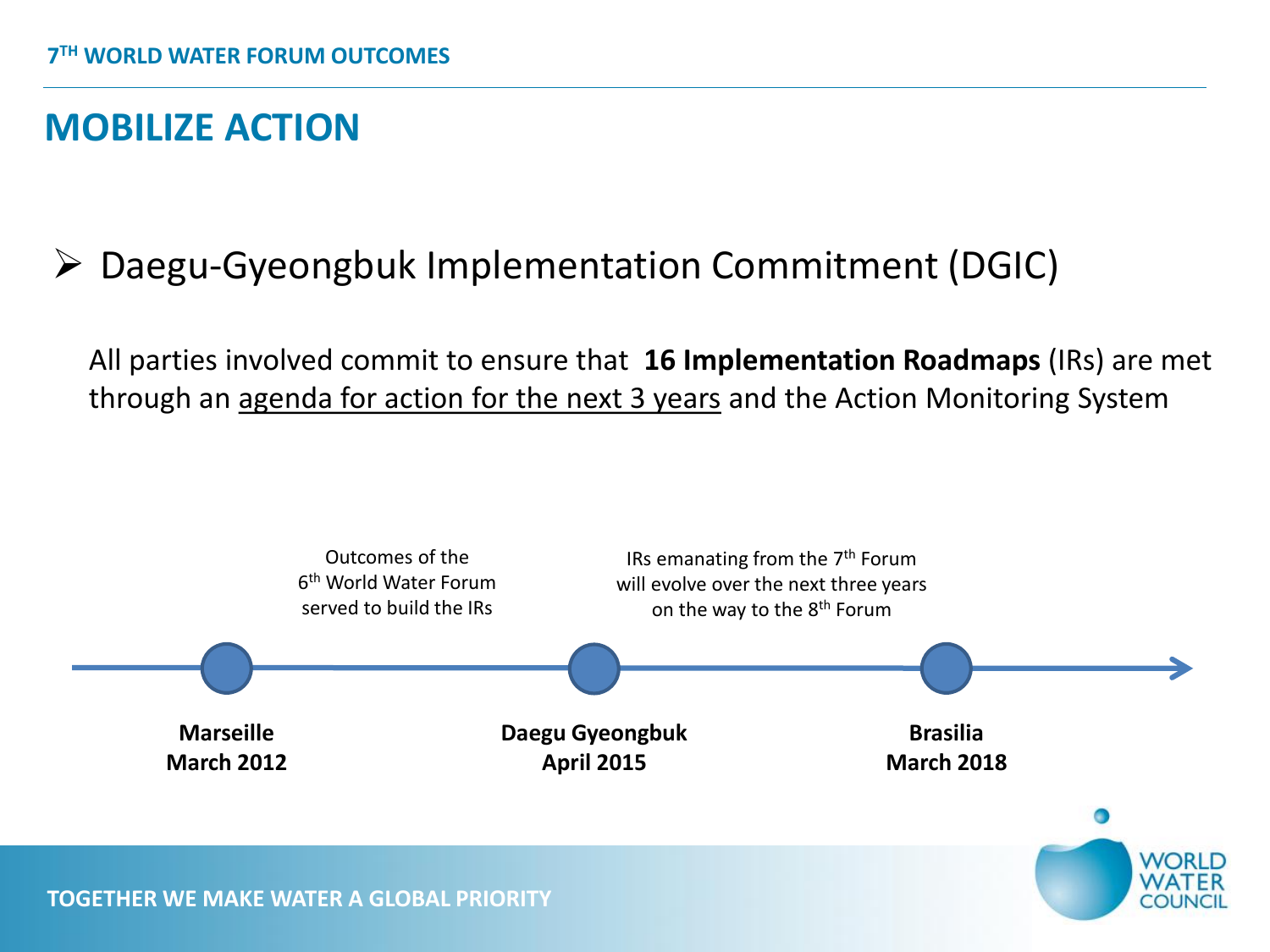#### **7 TH WORLD WATER FORUM OUTCOMES**



## **CHALLENGE THINKING**

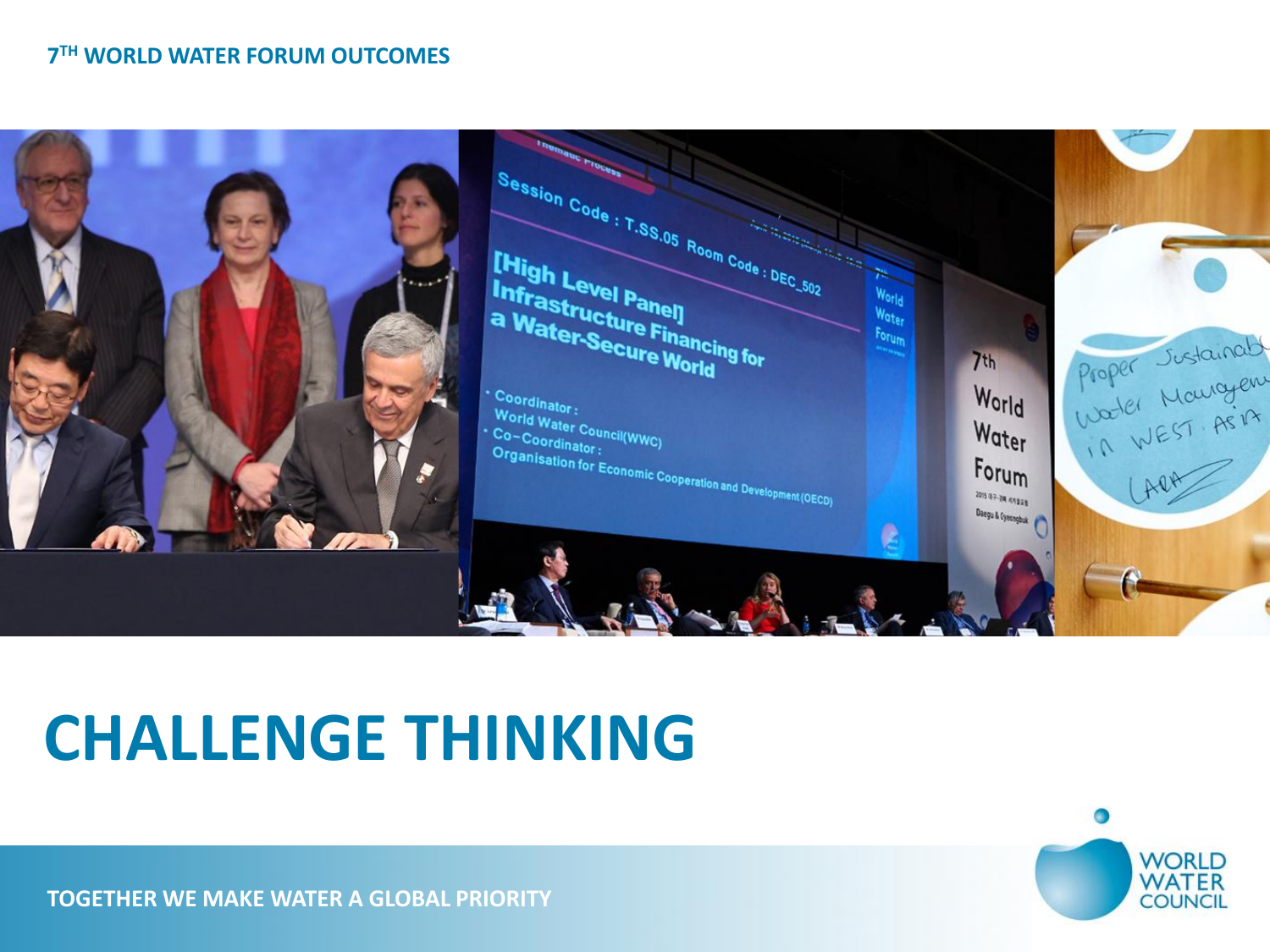#### **7 th World Water Forum's 16 thematic areas**

- $\triangleright$  Enough Safe Water for All
- $\triangleright$  Integrated Sanitation for All
- Adapting to Change: Managing Risk and Uncertainty for Resilience and Disaster Preparedness
- $\triangleright$  Infrastructure for Sustainable Water Resource Management and Services
- Water for Food
- $\triangleright$  Water and Energy
- $\triangleright$  Water and Cities
- $\triangleright$  Green Growth, Water Stewardship and Industry
- $\triangleright$  Managing and Restoring Ecosystems for Water Services and Biodiversity
- $\triangleright$  Ensuring Water Quality from Ridge to Reef
- $\triangleright$  SMART Implementation of IWRM
- $\triangleright$  Economics and Financing for Innovative Investments
- Effective Governance: Enhanced Political Decisions, Stakeholder Participation and Technical Information
- $\triangleright$  Cooperation for Reducing Conflict and Improving Transboundary Water Management
- $\triangleright$  Water Cultures, Justice and Equity
- Enhancing Education and Capacity Building

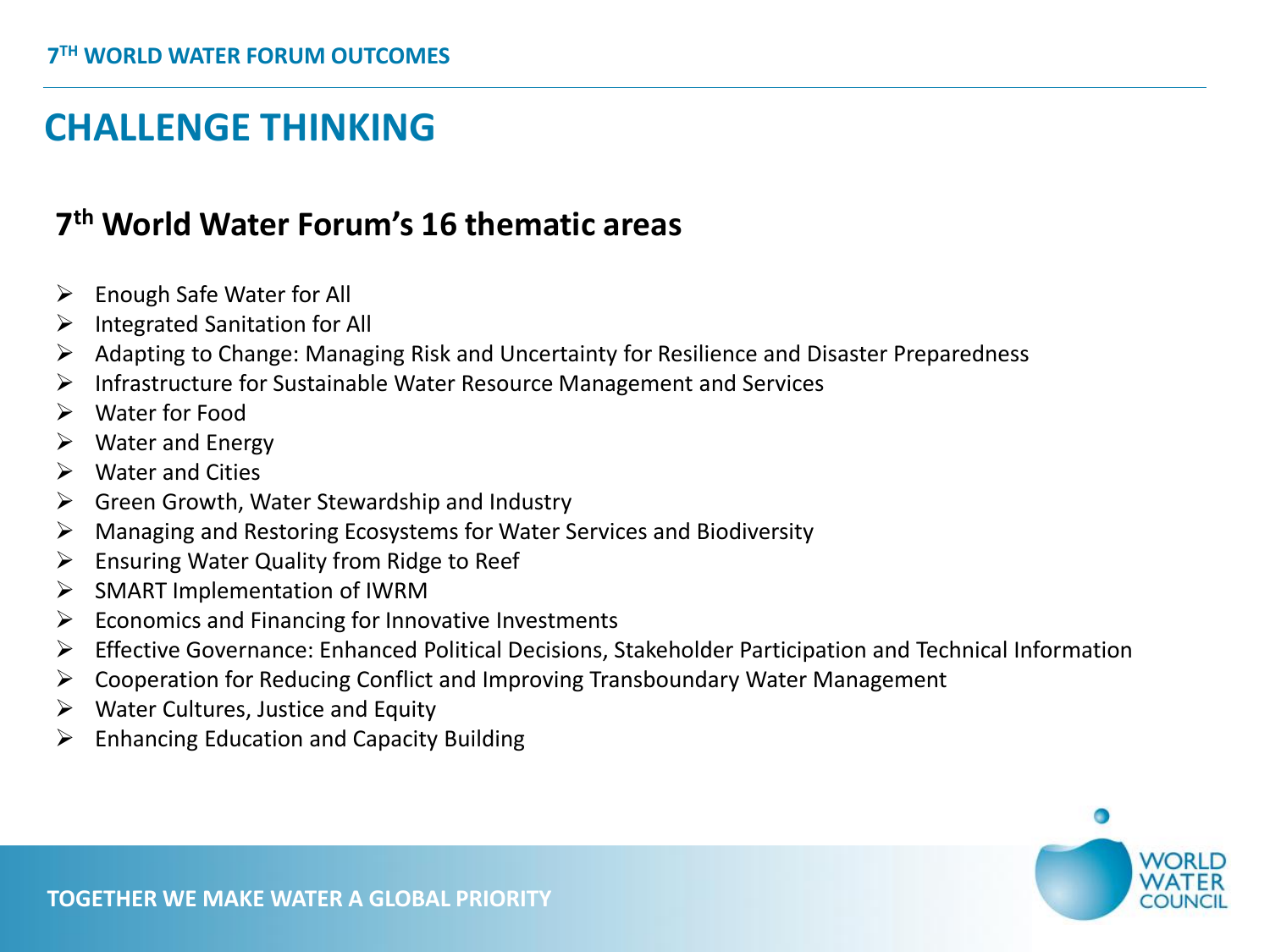#### **World Water Council focus**

- $\triangleright$  Infrastructure Financing for a Water-Secure World
- Water and Green Growth
- Water and Food Security
- $\triangleright$  Integrated Water Resources Management

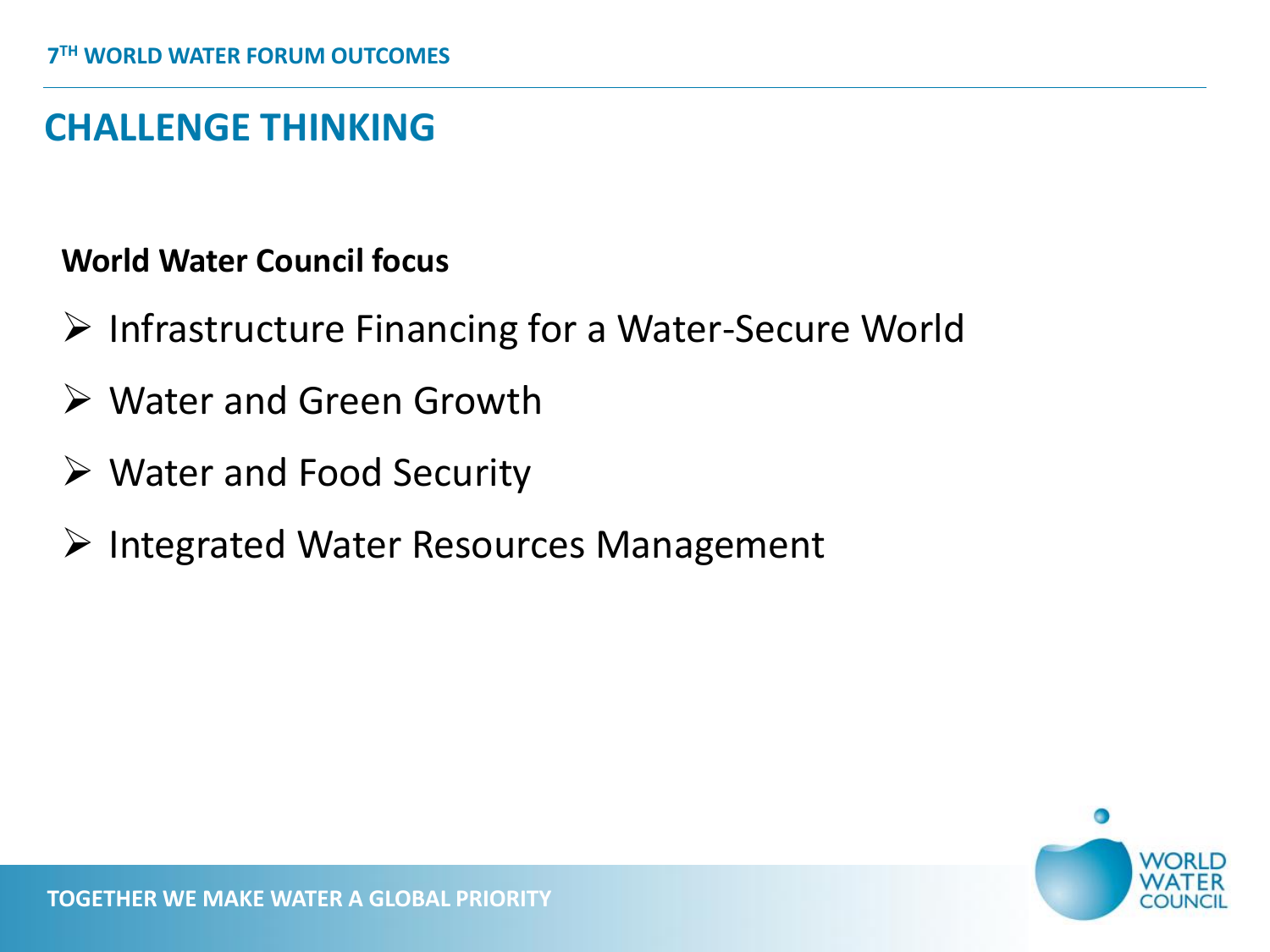#### **Infrastructure Financing for a Water-Secure World (High level panel)**

- call for global action by World Water Council and OECD on financing water infrastructure to ensure water security
- explored the necessary financial resources
- followed up on recommendations emanating from the Camdessus Panel (2003) and the Gurria Task Force (2006).



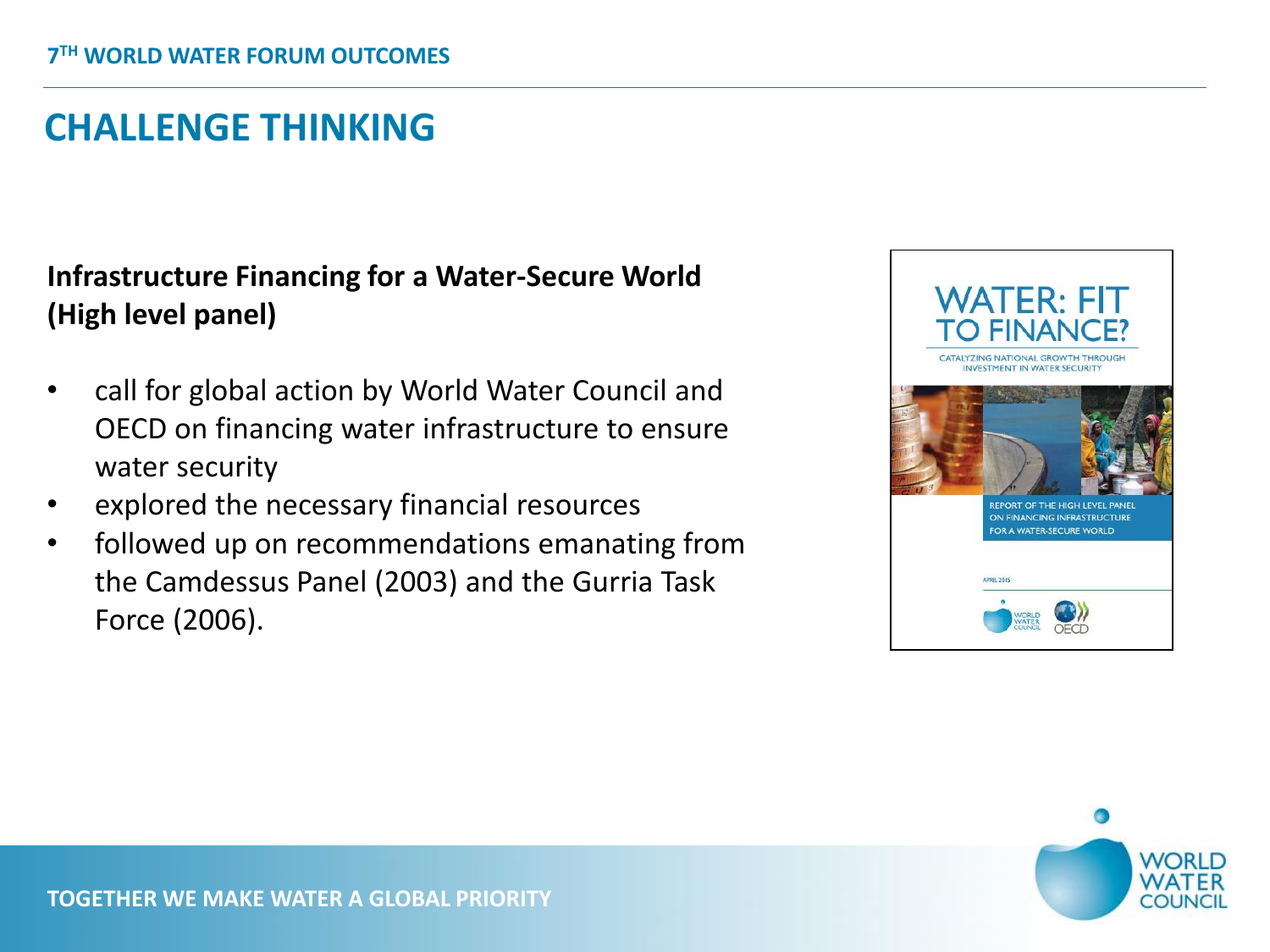#### **Special Launching Event, Water and Green Growth (High level panel)**

- World Water Council and K-water announced 'Water and Green Growth: a new path to sustainability'
- Green Growth has emerged as a new development paradigm for job creation and economic and social development through green and clean technologies



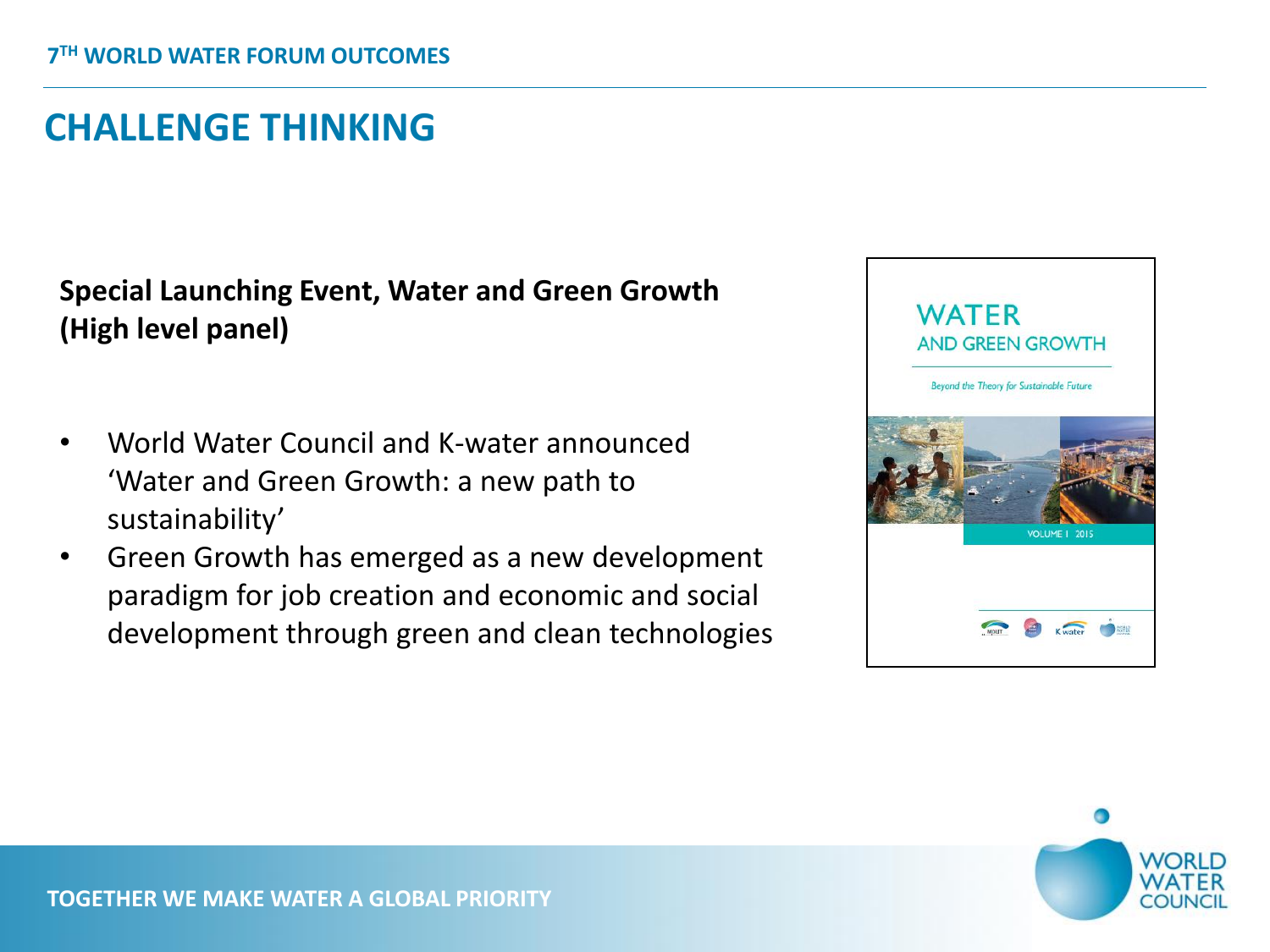#### **Towards a water and food secure future (High level panel)**

FAO and World Water Council called for government policies and investments by the public and private sectors to ensure that crops, livestock and fish are sustainably produced in ways also aimed at safeguarding water resources.



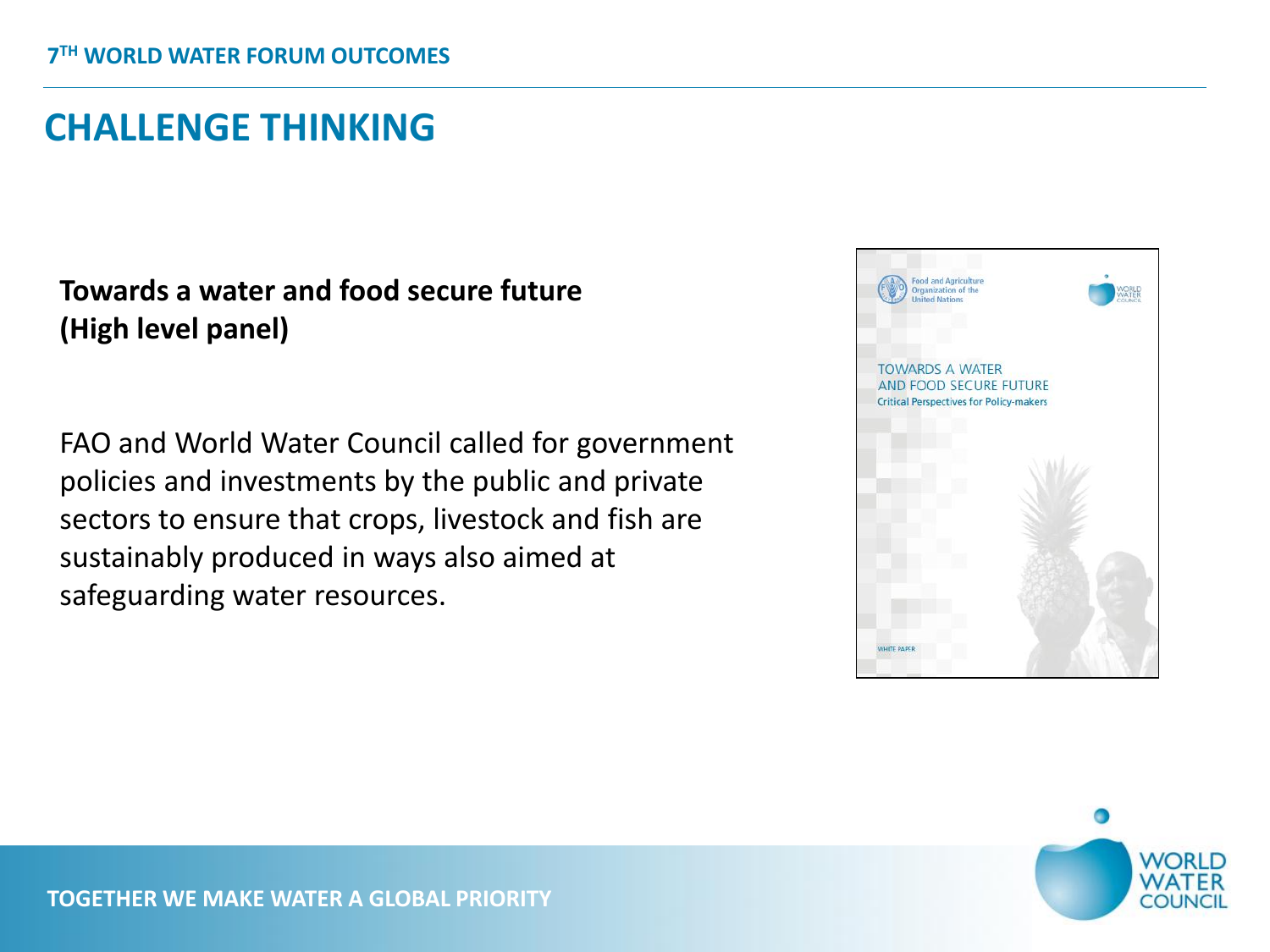#### **Integrated Water Resource Management (High level panel)**

The World Water Council proposes a new role for Integrated Water Resource Management



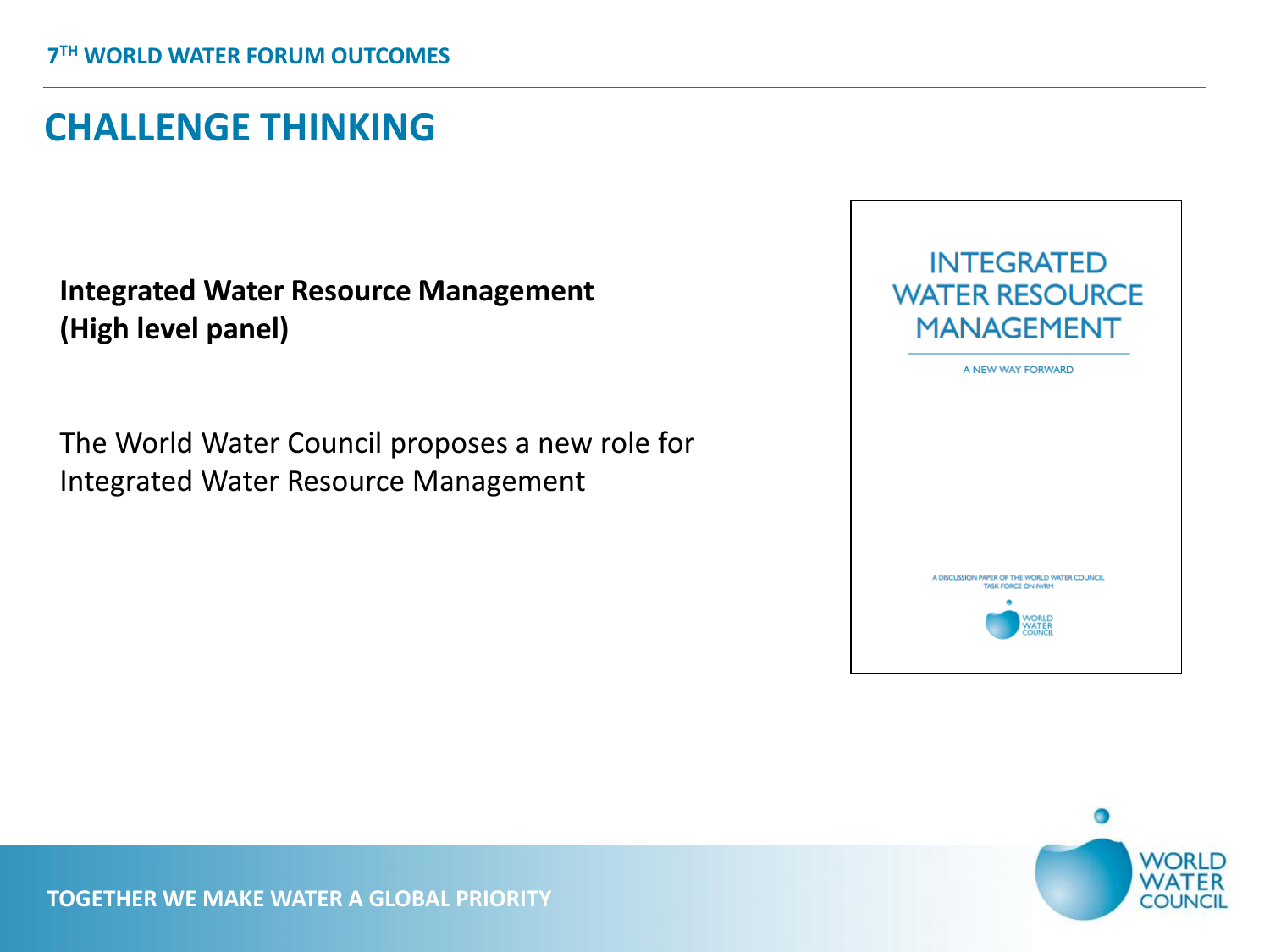#### **7 TH WORLD WATER FORUM OUTCOMES**



## **ENGAGE DEBATE**

Ω **WORLD WATER**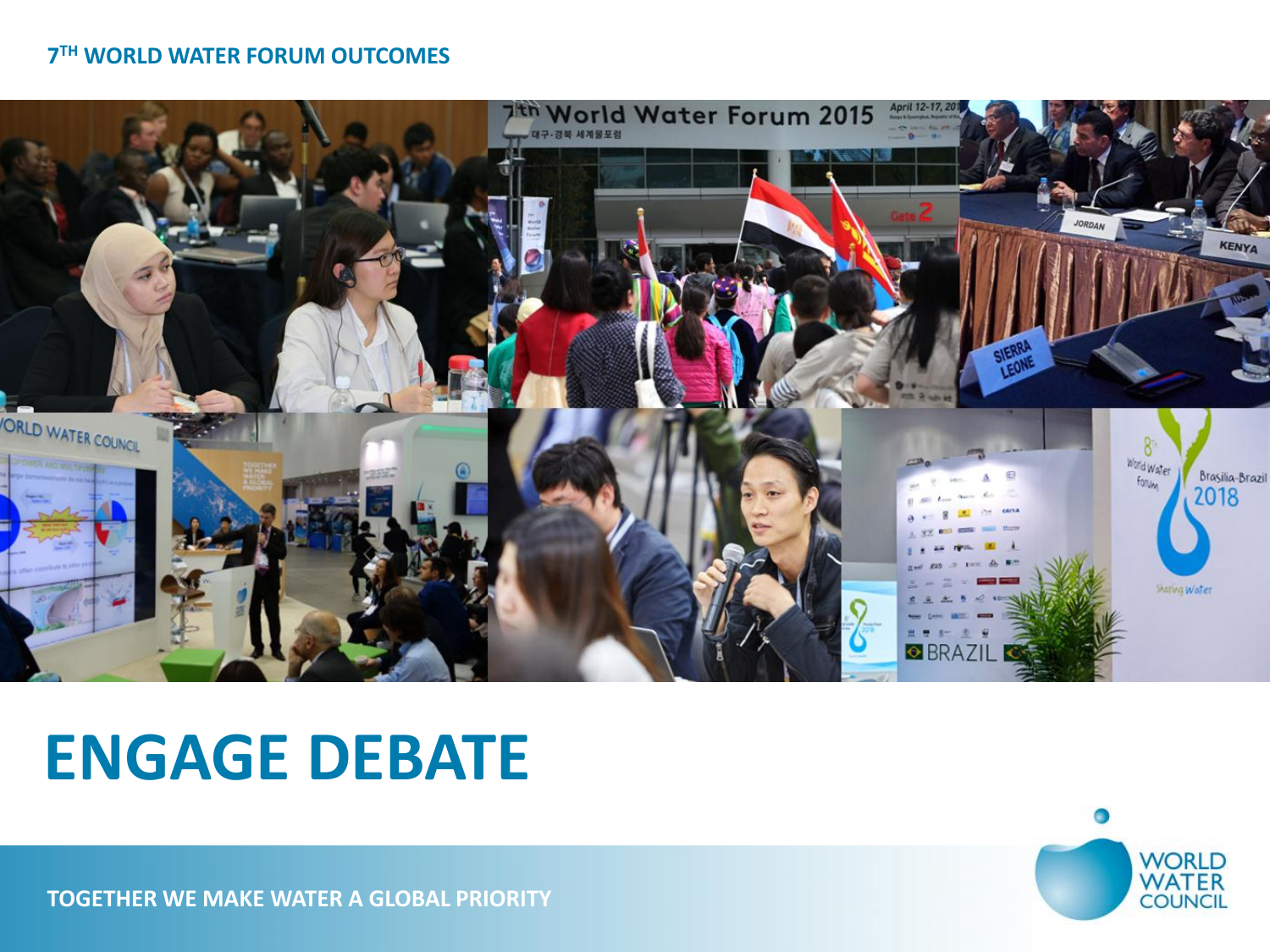#### **ENGAGE DEBATE**

**Regional involvement**

- $\triangleright$  Strong involvement in the thematic debate from all five regions: Africa, the Americas, Asia-Pacific, Europe, Oceania
- and three cross-regions : Arab, Mediterranean, Ecomically water insecure

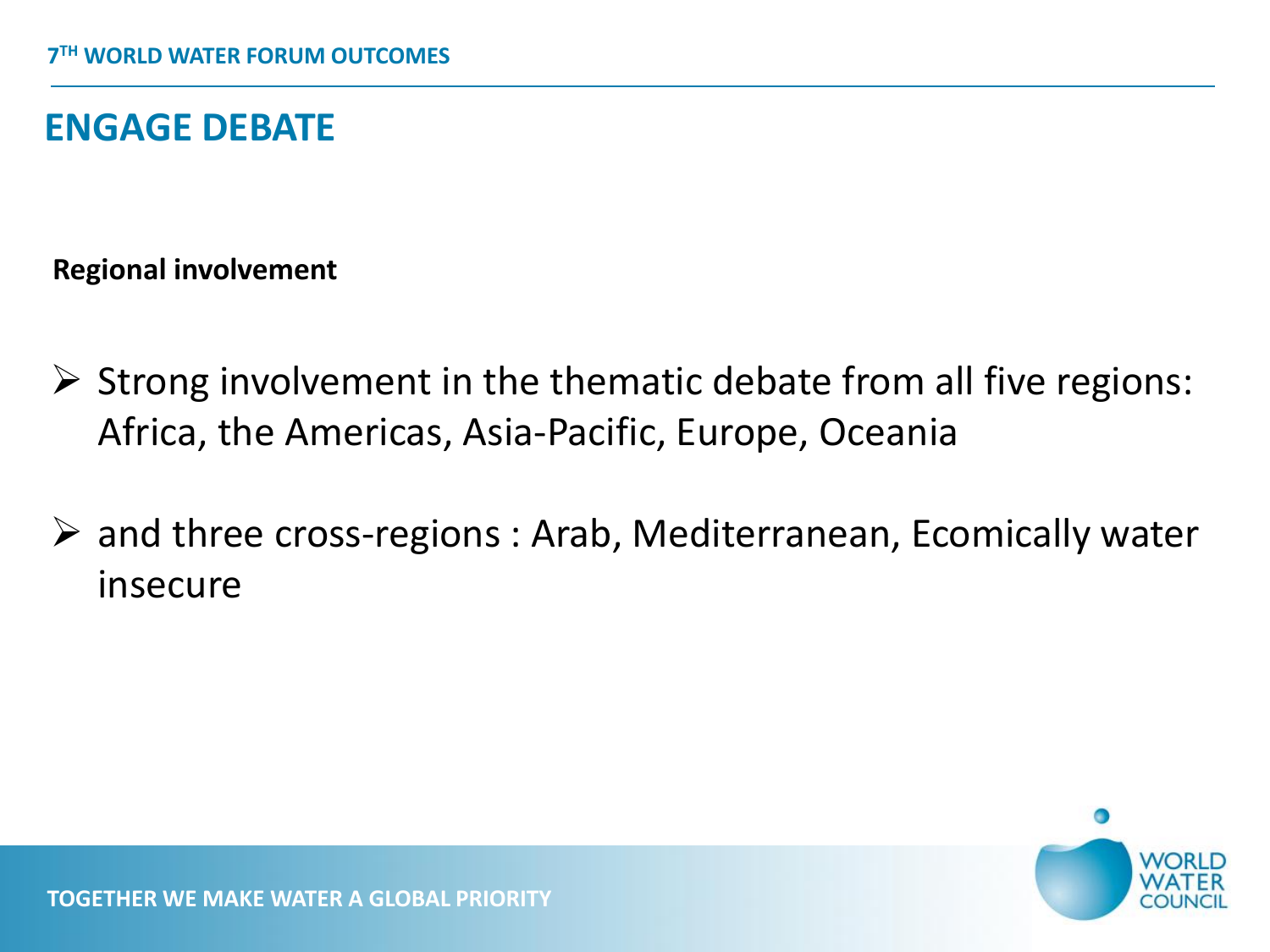#### **ENGAGE DEBATE**

**Citizens' involvement**

- $\geq 1$  Citizen's Forum and exhibitions
- $\triangleright$  Successful Youth and women pre-conferences
- $\geq 1$  Childrens' Forum
- $\triangleright$  4 sessions with direct/ concrete involvement of indigenous peoples discussing indigenous issues

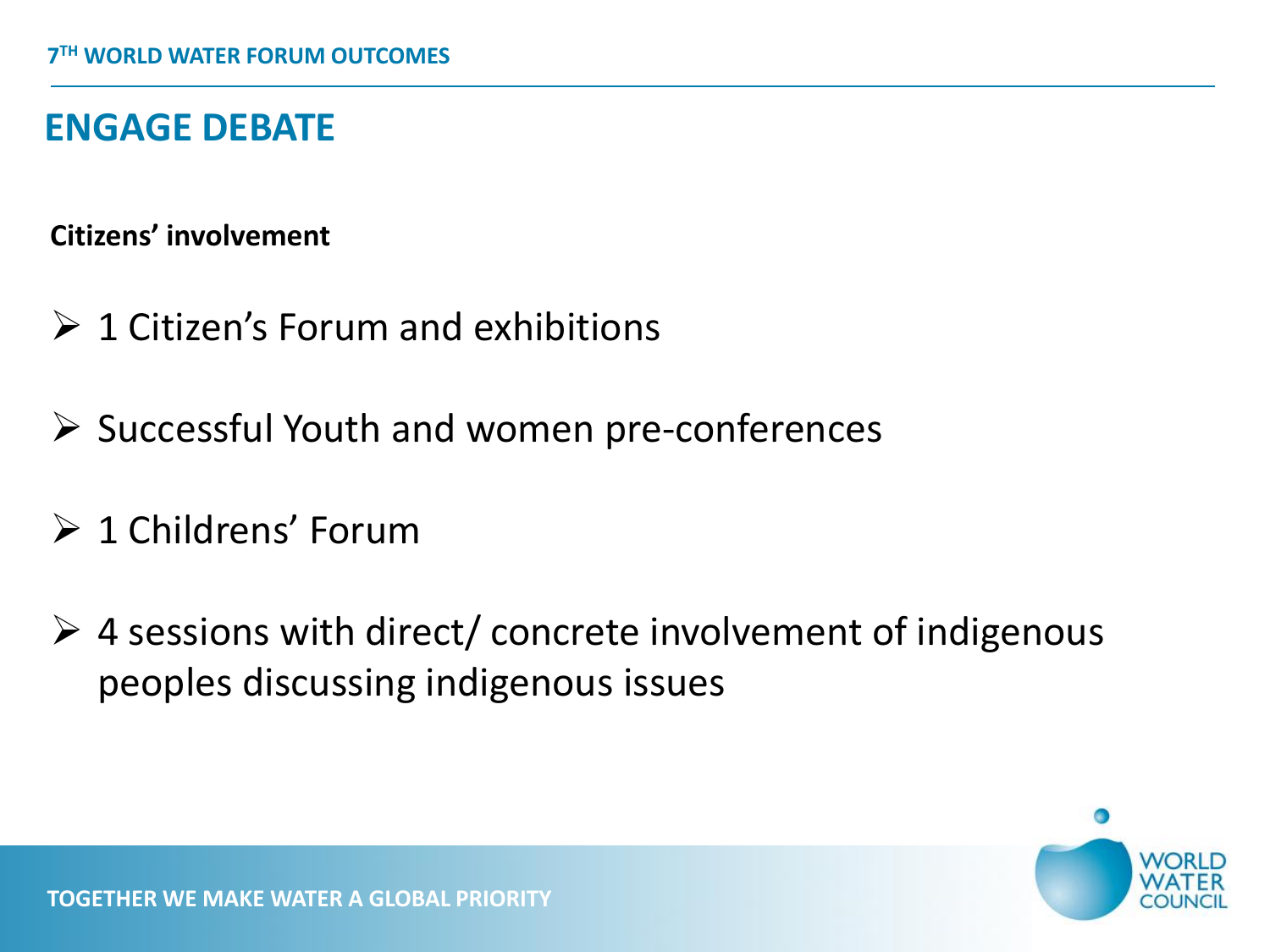#### **ENGAGE DEBATE**

- 37 events on the World Water Council Pavilion
	- $\triangleright$  WWC Member events
	- $\triangleright$  Live transmissions
	- $\triangleright$  Social gatherings
- $\geq 1,252$  press articles
- $\triangleright$  Thousands of visitors and 1,000 wishes

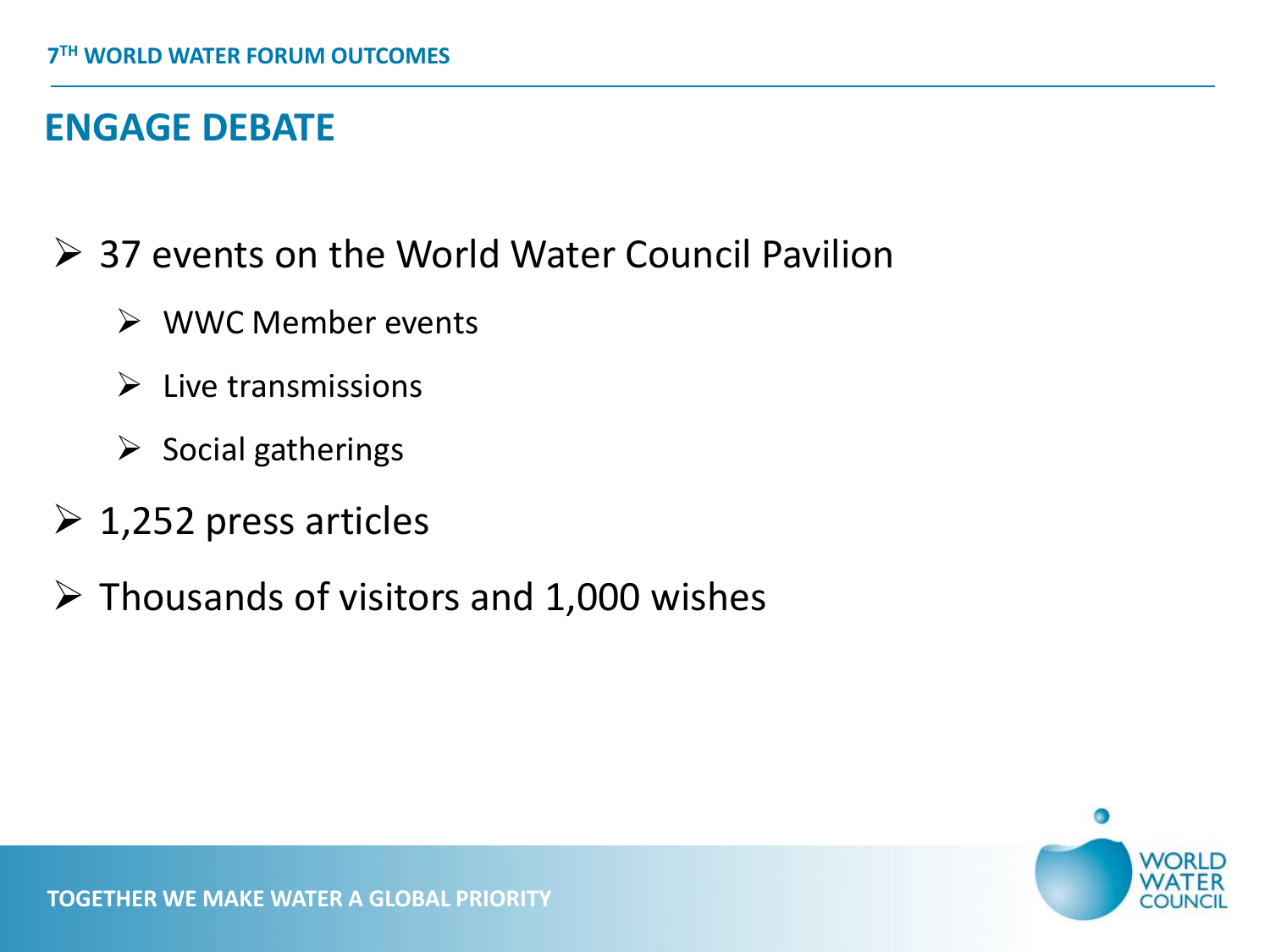### **FOR MORE**

Forum Outcomes

Worldwatercouncil.org/7th World Water Forum (click to access)

Videos and photos

[worldwaterforum7.org/videos](http://eng.worldwaterforum7.org/news/onair/video/list.asp) (click to access)

[World Water Council photo gallery](https://www.flickr.com/photos/worldwatercouncil/sets/72157651906966271) [\(](https://www.flickr.com/photos/worldwatercouncil/sets/72157651906966271)click to access)